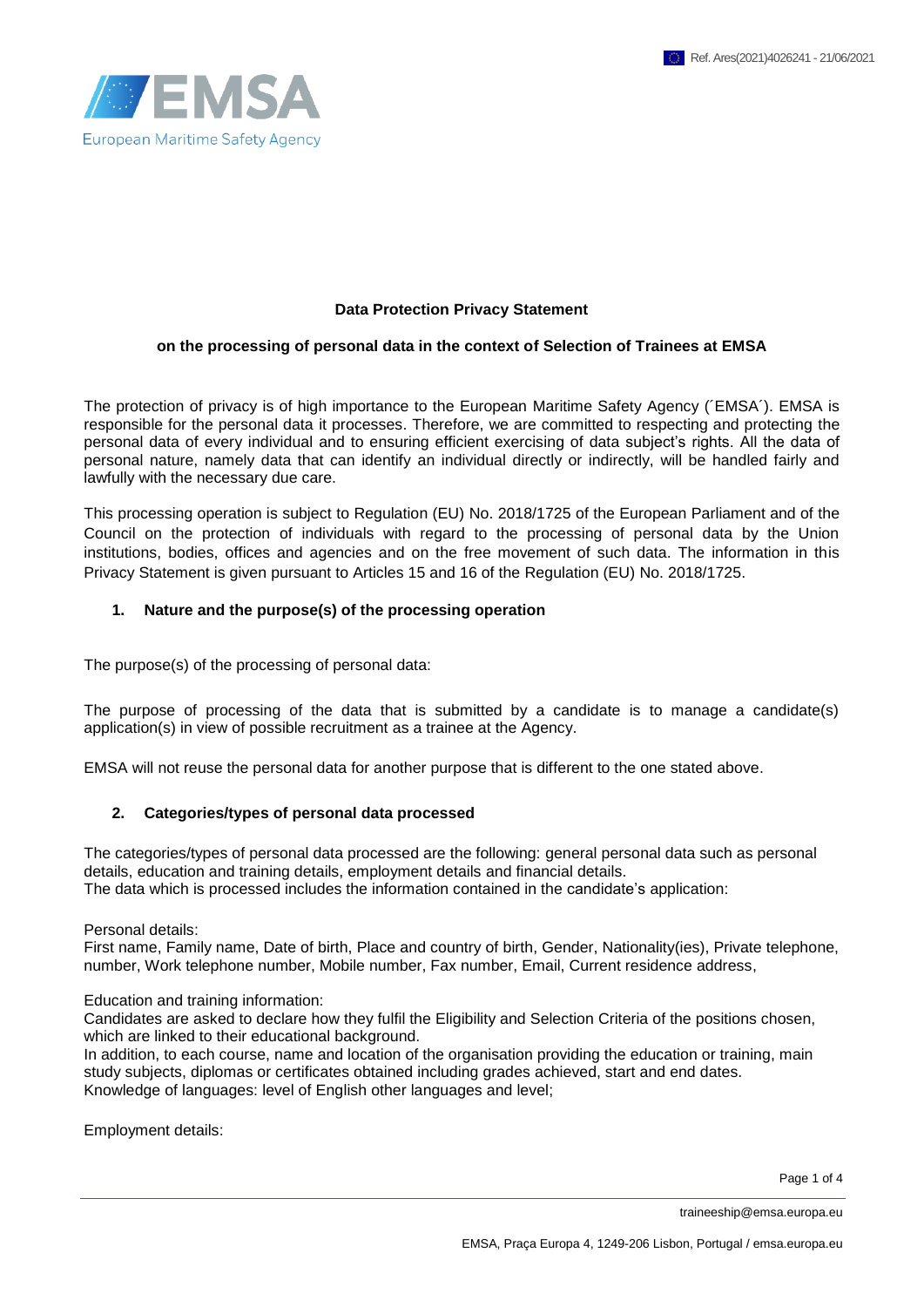Length of the legal notice period required and objections to making enquiries to the present employer. For each work experience: the start and end dates/ongoing, employer information (name, city and Country), description of the position (title, number of employees under direct supervision, place of employment, name and title of the supervisor, Detailed description of your work, languages used. Security level (if applicable),

Other (please give details):

Preference of Unit: Applicants are requested to express their preference for two Units.

Skills and Competences: Knowledge of office computer software, Periods of at least three months spent abroad and any other information relevant for the applicants.

Motivation for the traineeship

In addition to the data above the applicants are also requested to submit a copy of university diploma giving access to the traineeship (first cycle of a higher education course (university education) by e-mail.

## **3. Processing the personal data**

The processing of the personal data is carried out under the responsibility of the Head of Unit 4.1. Human Resources & Internal Support, acting as delegated EMSA data controller.

## **4. Access to and disclosure of personal data**

The personal data is disclosed to the following recipients:

- The relevant EMSA Human Resources staff;
- The members of the Selection Committee, and/or the Heads of a recruiting service and/or future trainees' adviser;
- The Appointing Authority, i.e., the EMSA's Executive Director;
- Occasionally, specialised members of the ICT Unit involved in the management and development of the Human Resources IT applications;
- Also, if appropriate, access will be given to EU staff with the statutory right to access the data required by their function, i.e. the European Ombudsman, the Civil Service Tribunal, the Internal Audit Service, the European Court of Auditors, OLAF and the European Data Protection Supervisor.

The personal information processed concerning the selection procedure of trainees will only be shared as necessary for the implementation of such measures *on a need to know* basis. The data are not used for any other purposes nor disclosed to any other recipient.

The information in question will not be communicated to third parties, except where necessary for the purpose(s) outlined above.

Personal data are not intended to be transferred to third countries.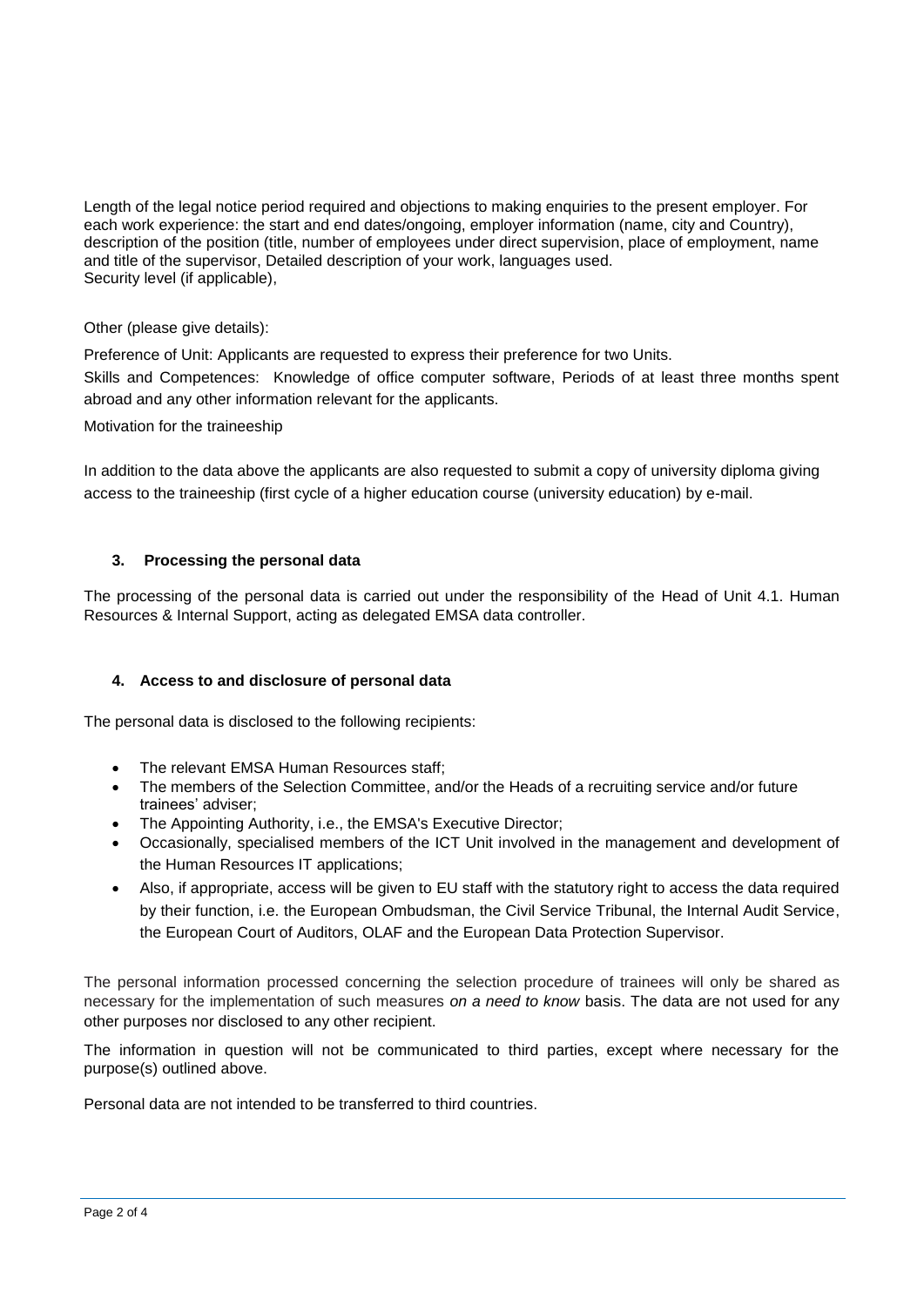# **5. Protecting and safeguarding personal information**

EMSA implements appropriate technical and organisational measures in order to safeguard and protect data subjects' personal data from accidental or unlawful destruction, loss, alteration, unauthorised disclosure of, or access to them.

All personal data related to the trainee's selection procedure are stored in secure IT applications according to the security standards of the Agency as well as in specific electronic folders accessible only to the authorised recipients. Appropriate levels of *access are granted* on an individual basis only to the above-mentioned recipients (point 4 above).

All persons dealing with personal data in the context of the selection procedure of trainees, at any stage, sign a confidentiality declaration that is kept in the folder of the procedure.

# **6. Access, rectification, erasure or restriction of processing of personal data**

Data subjects have the right to access, rectify, erase, and receive their personal data, as well as to restrict and object to the processing of the data, in the cases foreseen by Articles 17 to 24 of the Regulation (EU) No. 2018/1725.

If data subjects would like to exercise any of these rights, they should send a written request explicitly specifying their query to the delegated data controller, the Head of Unit A.1. Human Resources & Internal Support.

The right of rectification can only apply to inaccurate or incomplete factual data processed within the selection procedure of trainees. On the other hand, data demonstrating compliance with the admissibility criteria may not be updated or corrected after the closing data for the respective selection procedure (call for applications).

The above requests will be answered without undue delay, and in any event within one month of receipt of the request. However, according to article 14 (3) of the Regulation (EU) No. 2018/1725, that period may be extended by two further months where necessary, taking into account the complexity and number of the requests. EMSA shall inform the data subject of any such extension within one month of receipt of the request, together with the reasons for the delay.

# **7. Legal basis for Data processing**

Processing is based on the Article 5 (a) of the Regulation (EU) No. 2018/1725 of the European Parliament and of the Council on the protection of individuals with regard to the processing of personal data by the Union institutions, bodies, offices and agencies and on the free movement of such data., providing that : (a) a task carried out in the public interest or in the exercise of official authority vested in EMSA (including management and functioning of the institution).

The personal data are collected and processed in accordance with:

 [Director's Decision nº 2016/036 of 21.11.2016 relating to the rules governing the traineeship scheme](http://emsa.europa.eu/recruitment-info/trainees/download/4472/614/23.html)  [of EMSA.](http://emsa.europa.eu/recruitment-info/trainees/download/4472/614/23.html)